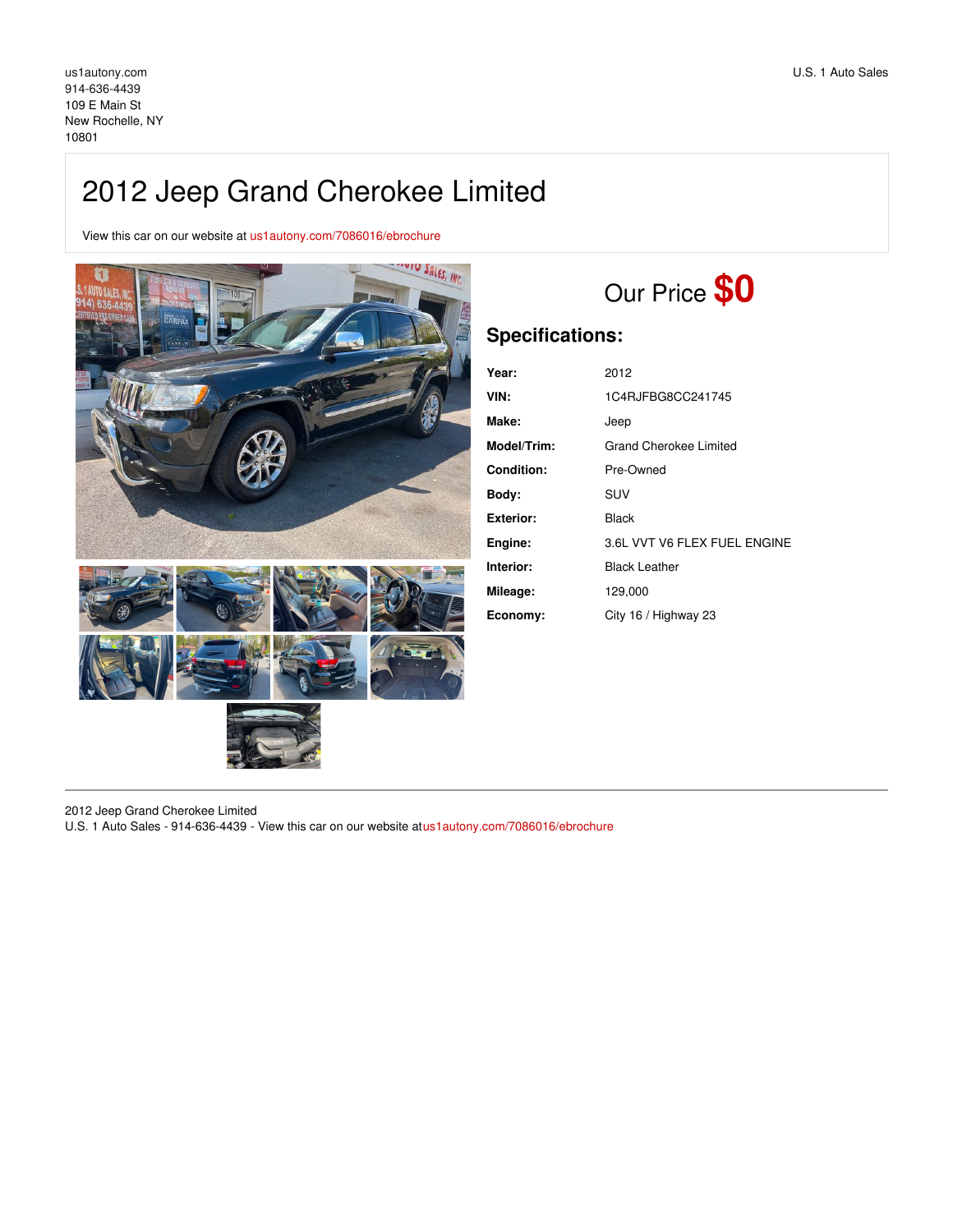

#### 2012 Jeep Grand Cherokee Limited

U.S. 1 Auto Sales - 914-636-4439 - View this car on our website at[us1autony.com/7086016/ebrochure](https://us1autony.com/vehicle/7086016/2012-jeep-grand-cherokee-limited-new-rochelle-ny-10801/7086016/ebrochure)

### **Installed Options**

#### **Interior**

- 115V pwr outlet- 12-volt pwr outlet- 12-volt rear pwr outlet- 140-mph speedometer
- 60/40 folding rear seat- Active head restraints- Air filtering
- Auto-dimming rear view mirror w/microphone
- Automatic air cond w/dual-zone temp control Cargo compartment cover
- Cargo tie-down loops Cargo trim panel w/storage net
- Dual visors w/illuminated vanity mirrors- Floor carpet- Front & rear LED lamps
- Full length floor console- Glove box lamp- Heated front seats- Heated rear seats
- Illuminated cup holders- Illuminated entry- Keyless Enter-N-Go
- Leather wrapped shift knob- Leather wrapped steering wheel- Low-back bucket seats
- Luxury front/rear floor mats w/logo- Memory for radio, driver seat, & mirrors
- Overhead console- Passenger assist handles- Premium instrument cluster w/tachometer
- Premium leather seating surfaces- Pwr 4-way driver/passenger lumbar adjust
- Pwr 8-way driver/passenger seats -inc: driver seat memory Pwr door locks
- Pwr front windows w/1-touch up & down- Pwr locking fuel filler door
- Rear window defroster- Remote keyless entry- Remote proximity keyless entry
- Remote start system- Removable rechargeable interior lamp- Retained accessory pwr
- Security alarm- Sentry key theft deterrent system- Sill molding- Speed control
- Steering wheel audio controls- Tilt/telescoping steering column
- Universal garage door opener- Vehicle information center

#### **Exterior**

- 18" x 8.0" aluminum polished wheels Auto high beam headlamp control
- Auto-dimming driver side mirror- Automatic headlamp leveling system
- Automatic headlamps- Bi-xenon headlamps- Body color fascia w/bright insert
- Bright door handles- Bright grille- Bright license plate brow- Bright side roof rails
- Chrome bodyside molding- Compact spare tire- Deep tint sunscreen glass
- Dual pane panoramic sunroof- Fog lamps- Front license plate bracket- Glass liftgate
- Heated mirrors- Hood insulation- Laminated front door alass- Mirror memorv